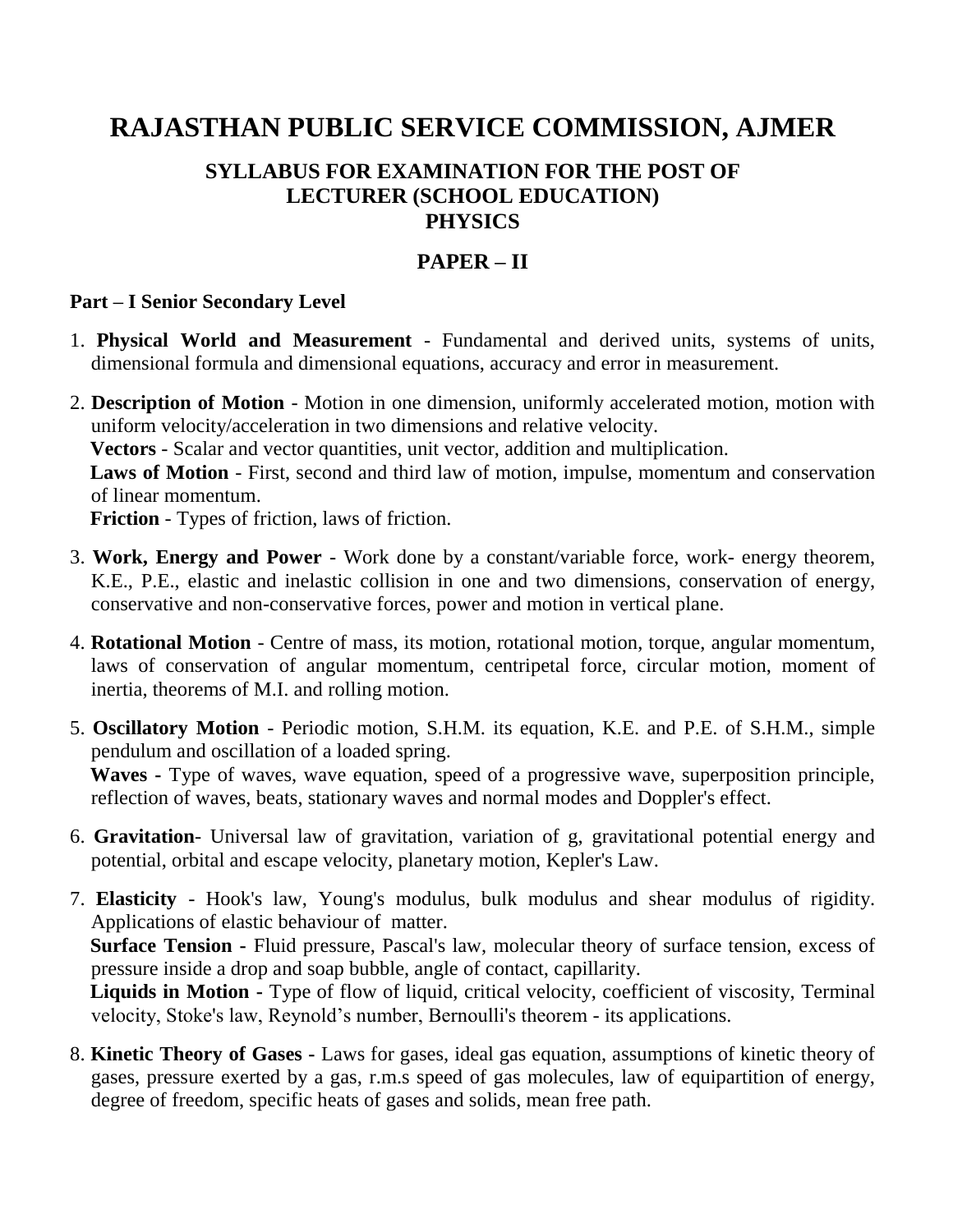**Heat and Thermodynamics -** Concept of heat and temperature, temperature scales, thermal expansion of solid, liquid and gases, specific heat, change of state, latent heat, calorimetry, zeroth & first law of thermodynamics, thermodynamic process, second law of thermodynamics, heat engine.

 **Radiation** - Modes of transmission of heat, thermal conductivity, Perfect blackbody, Stefen's law, Newton's law of cooling, Wein's displacement law.

9. **Ray Optics and Optical Instruments -** Laws of reflection, reflection by plane and curved mirrors, laws of refraction, total internal refraction - applications, lenses, image formation by lenses, thin lens formula, lens maker formula, power of lens, dispersion by prism, scattering of light, eye, defects of vision, microscopes, telescopes.

 **Wave Optics -** Interference of light, Young's double slit experiment, diffraction of light, single slit diffraction, resolving power of optical instruments, polarisation of light, law of Malus, polarization by reflection.

10. **Electrostatics -** Coulomb's law, superposition principle, electric field and potential, Dipole, Gauss theorem - its applications, electric lines of force, torque experience by a dipole in uniform electric field, potential energy of a system of charges, equipotential surfaces.

 **Capacitance -** Capacity of an isolated spherical conductor, parallel plate capacitors, effect of dielectric on capacitance, series and parallel combinations of capacitors, energy of a capacitor.

 **Current Electricity –** Drift velocity and mobility, Ohm's Law, temperature dependence of resistance, colour code of resistors, series and parallel combination of resistors, resistivity, primary and secondary cells and their combination in series and parallel, Kirchoff's laws, Wheatstone bridge and potentiometer - their applications, electrical energy and power.

11. **Magnetism and Magnetic Effect of Current -** Magnetic lines of force, bar magnet, magnetic moment, torque on a magnetic dipole, magnetic induction, magnetic intensity, permeability, susceptibility & intensity of magnetisation - their relations. Curie law, hysterisis, B-H curve, classification of magnetic materials. Magnetic force, motion in the magnetic field, force on current carrying conductor, Biot - Savarts law, magnetic field by a straight conductor & circular current carrying coil, Ampere's circuital law, solenoid, toroid, moving coil galvanometer, ammeter, voltmeter.

 **Electromagnetic Induction -** Faraday's Law, Lenz's Law, self induction, mutual induction, electric generators.

 **Alternating Current -** Mean and rms value of A.C., A.C. circuit containing resistance, inductance and capacitance, series resonant circuit, Q factor, average power in a.c., wattless current, power factor, transformer.

12. **Photoelectric Effect and Matter Waves -** Einstein's photoelectric equation, matter waves, de-Broglie's hypothesis, Davison and Germer's experiment.

 **Nuclear Physics and Radioactivity –** Nucleus, size, mass defect, binding energy, nuclear fission and fusion, nuclear reactor, radioactivity, laws of disintegration,  $\alpha$ ,  $\beta$  and  $\gamma$  decays.

 **Solids and Semi Conductor Devices** - Energy band in solids, semi conductor, p-n junction diodes, special purpose p-n junction diodes, junction transistor, logic gates.

 **Electromagnetic Waves and Communication –** Displacement current**,** electromagnetic waves, electromagnetic spectrum, elements of a communication system, bandwidth of signals and transmission medium, sky and space wave propagation, need for modulation, production and detection of an AM wave.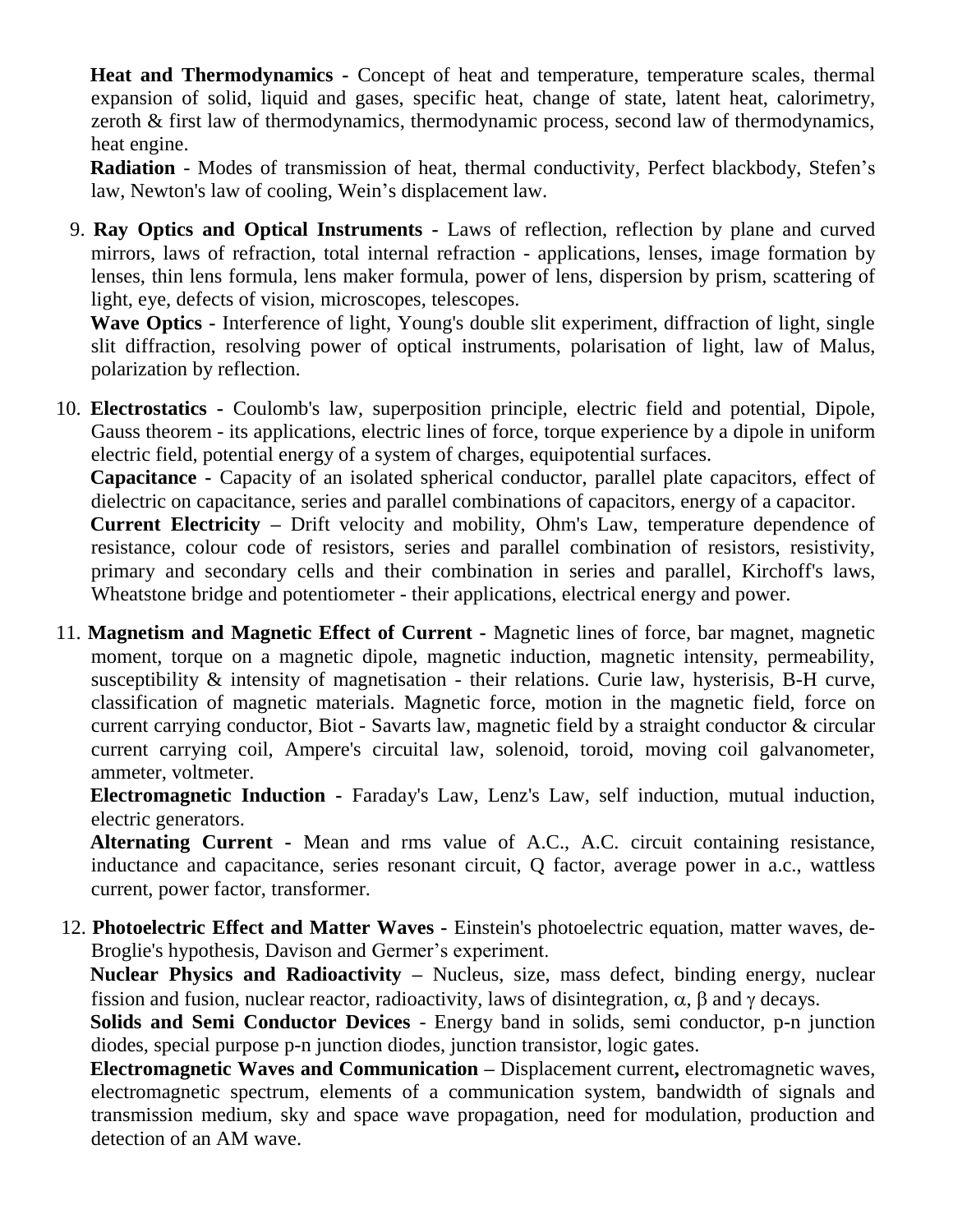## **Part – II Graduation Level**

1. **Mechanics:** Inertial frames, Galilean transformation, non-inertial frames, fictitious forces, rotating coordinate systems, Coriolis force and its applications, postulates of special theory of relativity, Lorentz transformations, relativistic addition of velocities, length contraction, time dilation, variation of mass with velocity, mass energy relation.

System of particles, concept of reduced mass, single stage and multistage rocket, analysis of collision in centre of mass frame, equation of motion of a rotating body, inertial coefficients, kinetic energy of rotation and idea of principal axes, Euler's Equations.

Elasticity, relation between elastic constants. Theory of bending of beams and cantilever, torsion of a cylinder, bending moments and shearing forces.

2. **Waves & Oscillations**: Damped harmonic oscillators, power dissipation, quality factor, driven harmonic oscillator, resonance, transient and steady state, power absorption, motion of two coupled oscillators, normal modes.

Waves in media, speed of longitudinal waves in a fluid, energy density and energy transmission in waves, group velocity and phase velocity.

Noise and music: the human ear and its responses: limits of human audibility, intensity and loudness, bel and decibel, the musical scale, temperament and musical instruments, the acoustics of halls, reverberation period.

3. **Electromagnetism**: Concept of multi poles, electrostatic energy of uniformly charged sphere, classical radius of an electron.

Electric Field in Matter: atomic and molecular dipoles, dielectrics, polarisability, polarization vector, electric displacement, electrostatic energy of charge distribution in dielectric, Lorentz local field and Clausius Mossotti equation, electrostatic field – conductors in electric field, boundary conditions for potential and field at dielectric surface, uniqueness theorem, Poisson's and Laplace's equations in cartesian, cylindrical and spherical polar coordinates.

Maxwell's equations (integral and differential form). E as an accelerating field, E as deflecting field, CRO.

4. **Thermodynamics and Statistical Physics**: Maxwell velocity distribution, transport phenomenon: coefficients of viscosity, thermal conductivity, diffusion and their interrelation. Clausius- Clapeyron equation, vapor pressure curve. maxwell relations and their applications, production of low temperatures, Joule Thomson expansion and J.T. coefficients for ideal as well as Vander Waals gas, temperature inversion, regenerative cooling, cooling by adiabatic demagnetization, liquid helium, He-I and He-II, super fluidity, Nernst heat theorem.

Phase space, Micro and Macro states, thermodynamic probability, relation between entropy and thermodynamic probability. Bose Einstein statistics and its distribution function, Planck distribution function and radiation formula, Fermi Diarc statistics and its distribution function.

5 **Electronics and Circuit Analysis**: Four terminal networks, open, close and hybrid parameters of any four terminal network, Input, output and mutual impedence for an active four terminal network, various circuits theorems: superposition, Thevenin, Norton, reciprocity, maximum power transfer theorems.

 Rectifiers- half wave, full wave and bridge rectifier, calculation of ripple factor, efficiency and regulation, filters- series inductor, shunt capacitor, L-section and π-section filters, voltage regulation and voltage stabilization by Zener diode.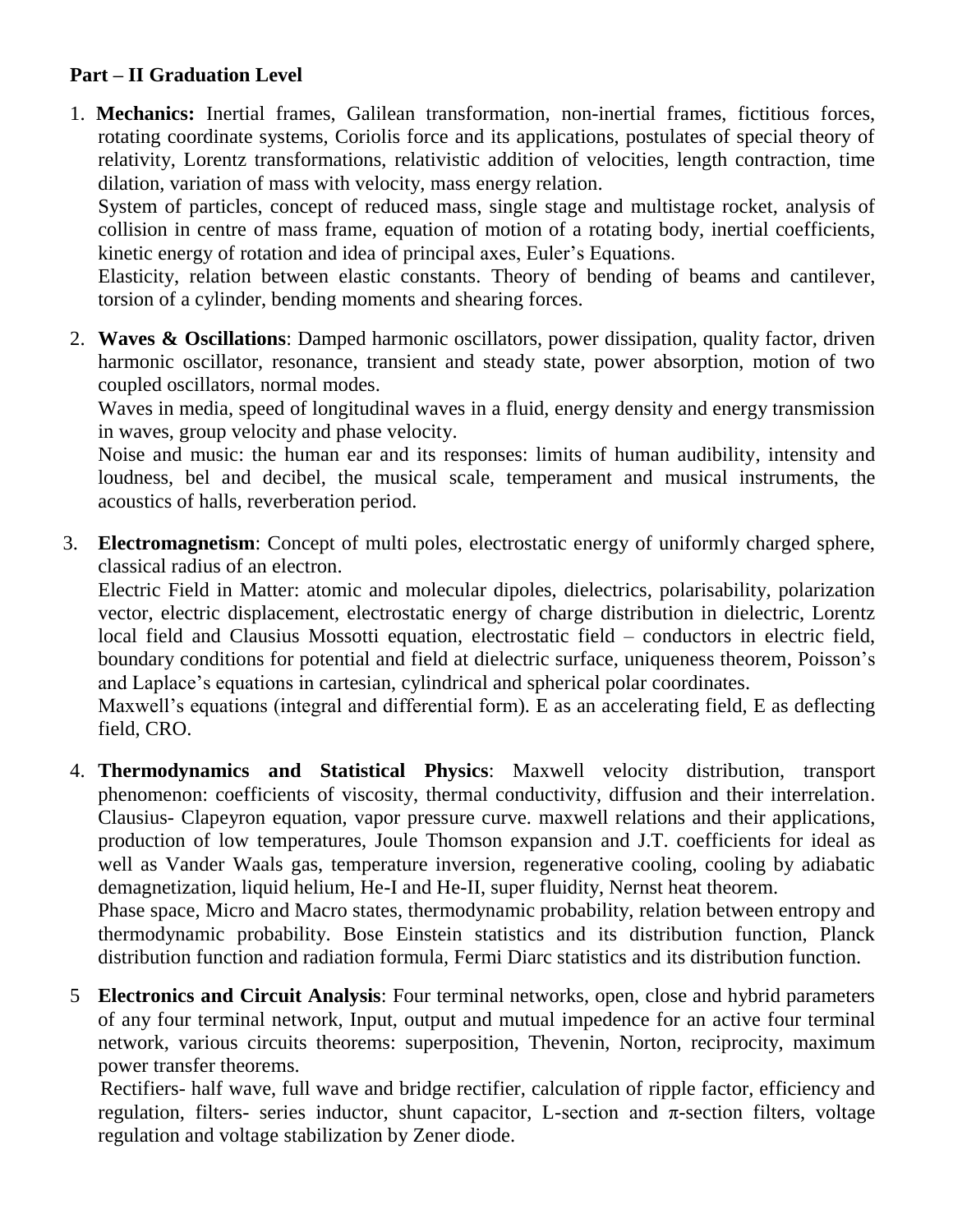Analysis of transistor amplifiers using hybrid parameters and its gain frequency response, basic idea of R-C coupled amplifiers.

Transistor biasing - stability factors, various types of bias circuits for thermal bias stability, amplifier with feedback: positive and negative feedback, voltage and current feedback circuits. Oscillators: criteria for self excited and self sustained oscillators, basic transistor oscillator, circuit and its analysis; Colpitts, Hartley oscillators and R-C oscillators.

Junction Field Effect Transistor (JFET), biasing and volt-ampere relations.

6 **Optics**: Interference of a light in thin films, Newton's ring, Michelson interferometer, Fabry Perot interferometer. Fresnel diffraction: half periods zones, circular aperture, circular disc, straight edge, Fraunhoffer diffraction: double slit, plane diffraction grating.

Lasers and Holography: Spontaneous and stimulated emission, Einstein's A and B coefficients, condition for amplification, population inversion, methods of optical pumping, energy level schemes of He-Ne and Ruby lasers, working of a laser source, holography.

7 **Quantum Mechanics and Spectroscopy**: Failure of classical physics, uncertainty principle and its consequences, application of uncertainty principle.

Schrodinger equation – time dependent and time independent form, probability current density, operators in quantum mechanics, expectation values of dynamical variables, postulates of quantum mechanics, eigen function and eigen value, degeneracy, commutation relations, Ehrenfest theorem.

Time independent Schrodinger equation and stationary state solution, particle in one dimensional box, extension of results for three dimensional case and degeneracy of levels, potential step and rectangular potential barrier, reflection and transmission coefficient, square well potential problem. bound state problems - particle in one dimensional infinite potential well and finite depth potential well, simple harmonic oscillator (one dimensional), Schrodinger equation for a spherically symmetric potential, orbital angular momentum and its quantisation, spherical harmonics, energy levels of H-atom.

Elementary Spectroscopy: Quantum features of one electron atoms, Frank-Hertz experiment, Stern and Gerlach experiment, spin and magnetic moment, spin-orbit coupling and fine structure. atoms in a magnetic field, Zeeman effect, molecular spectroscopy, rigid rotator, diatomic molecules, rotational spectra, vibrational spectra, vibrational-rotational spectra, raman effect.

8. **Nuclear Physics**: Quadrupole moment and nuclear ellipticity, nuclear spin, parity and orbital angular momentum, proton-neutron hypothesis, the nuclear potential, nuclear forces, the liquid drop model.

Accelerators- Linear Accelerators, Cyclotron, Synchrocyclotron, Betatron, Electron Synchrotron, Proton Synchrotron.

Particle and Radiation Detectors: ionisation chamber, region of multiplicative operation, proportional counter, Geiger-Muller counter, scintillation counter, cloud chamber.

9. **Solid State Physics**: Crystal binding and crystal structure: Bravis lattice, Miller indices, crystal structure, X-ray diffraction and Bragg's law, Laue equation of X-ray diffraction.

Thermal Properties of the Solids: Phonons, various theories of lattice specific heat of solids: Einstein model, Debye model, electronic contribution to the specific heat of metals, thermal conductivity of the lattice, band theory of solids: wave function in a periodic lattice and Bloch theorem, Kronig-Penny model, effective mass, momentum, crystal momentum.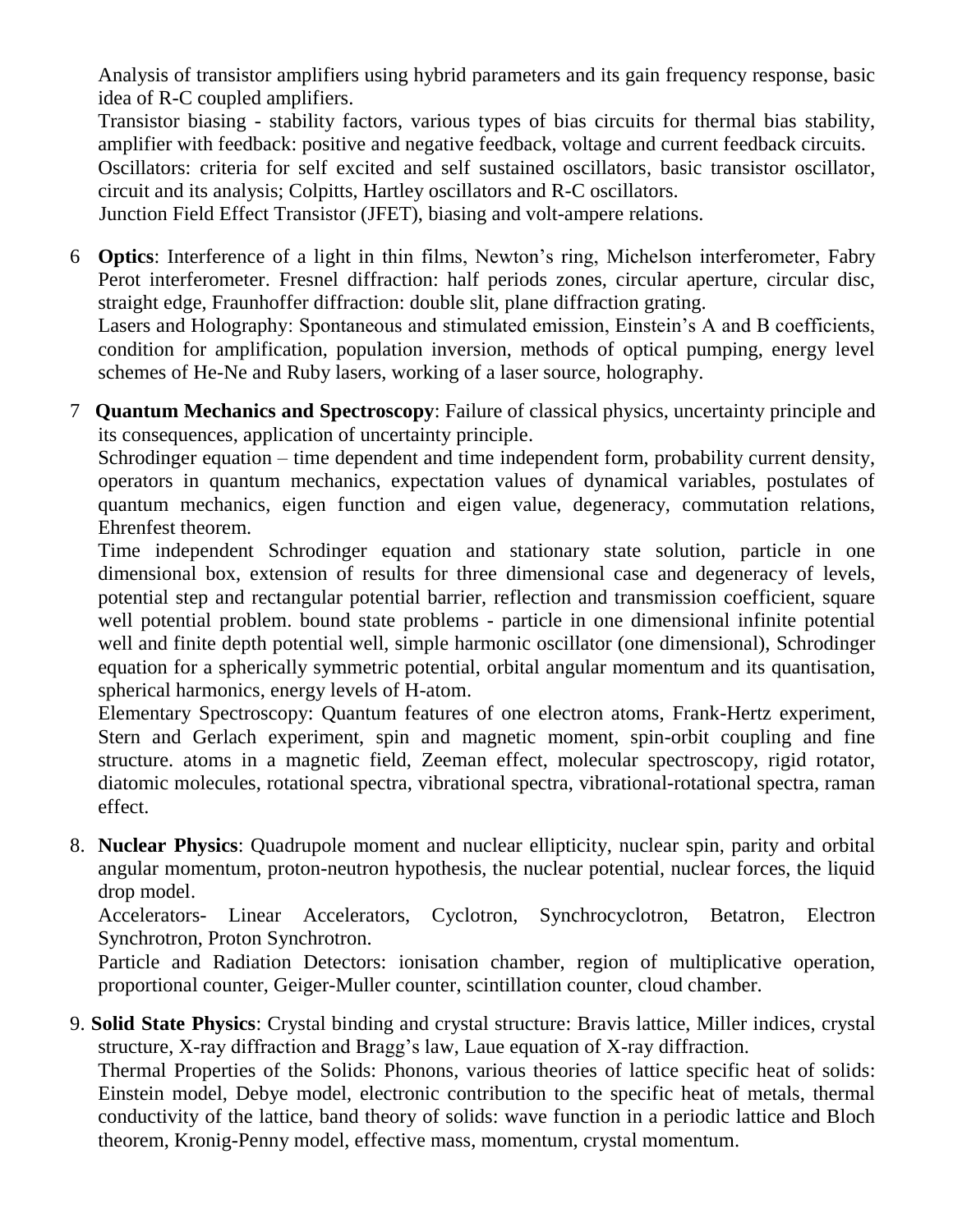Electrical Conductivity: Sommerfield theory of electrical conductivity, Mathiessen's rule, thermal conductivity and Wildemann-Franz's Law, The Hall effect.

Super Conductivity: experimental features of superconductivity, the isotope effect, special features of superconducting materials, flux quantisation, BCS theory of superconductivity: cooper pairs.

#### **Part – III Post Graduation Level**

- 1. **Mathematical Physics and Classical Mechanics**: Tensors, matrices, Fourier and Laplace transforms. Bessel and Legendre functions. String formula, basic group theory. D' Alembert's Principle, Langrangian and Hamiltonian formalism, canonical transformation, Poisson bracket and Poisson theorem, Hamiltonian Principle and Jacobi equation.
- 2. **Electricity and Magnetism**: Radiation from moving charge and radiation from dipole, concepts of wave guides, retarded potentials, Lienard-Wiechart potential, bremsstrahlung and synchroton radiation.
- 3. **Thermodynamics and Statistical Physics**: Canonical and grand canonical ensemble, Bose-Einstein condensation, Gibb's paradox, Liouvilles' theorem, Landau theory of phase transitions. Langevin theory, Fokker-Plank equation.
- 4. **Quantum Physics**: Elementary theory of scattering in a central potential, partial wave and phase-shift analysis, Identical particle and spin statistics, approximation methods for stationary states.
- 5. **Electronics**: Clipping and clamping circuits, operational amplifiers and its applications, half and full adder circuits, K-maps, flip-flops, counters and registers.
- 6. **Atomic, Molecular and Solid State Physics**: Quantum states of an electron in an atom, hydrogen atom spectra, Pauli's Principle, Paschen-Back effect, Stark effect, LS and JJ coupling, hyperfine structure, Frank-Condon principle.

Semiconductors statistics of pure and impure semi conductors, electrical conductivity and its temperature dependence, recombination mechanisms, photo conductivity, NMR, ESR and Mossbauer effects.

7. **Nuclear and Particle Physics**: Nuclear shell model, collective model, Interaction of charged particles and electromagnetic waves with matter, meson theory of nuclear force, nuclear scattering: p-p and n-p, Breit- Wigner scattering formula, Fermi theory of beta decay, Gamov theory of alpha decay, elementary particles.

#### **Part – IV (Educational Psychology, Pedagogy, Teaching Learning Material, Use of Computers and Information Technology in Teaching Learning)**

#### **I. Educational Psychology**

- Concept, scope and functions of educational psychology.
- Physical, cognitive, social, emotional and moral developmental characteristics of adolescent learner and its implication for teaching-learning.
- Behavioural, cognitive and constructivist principles of learning and its implication for senior secondary students.
- Concept of mental health & adjustment and adjustment mechanism.